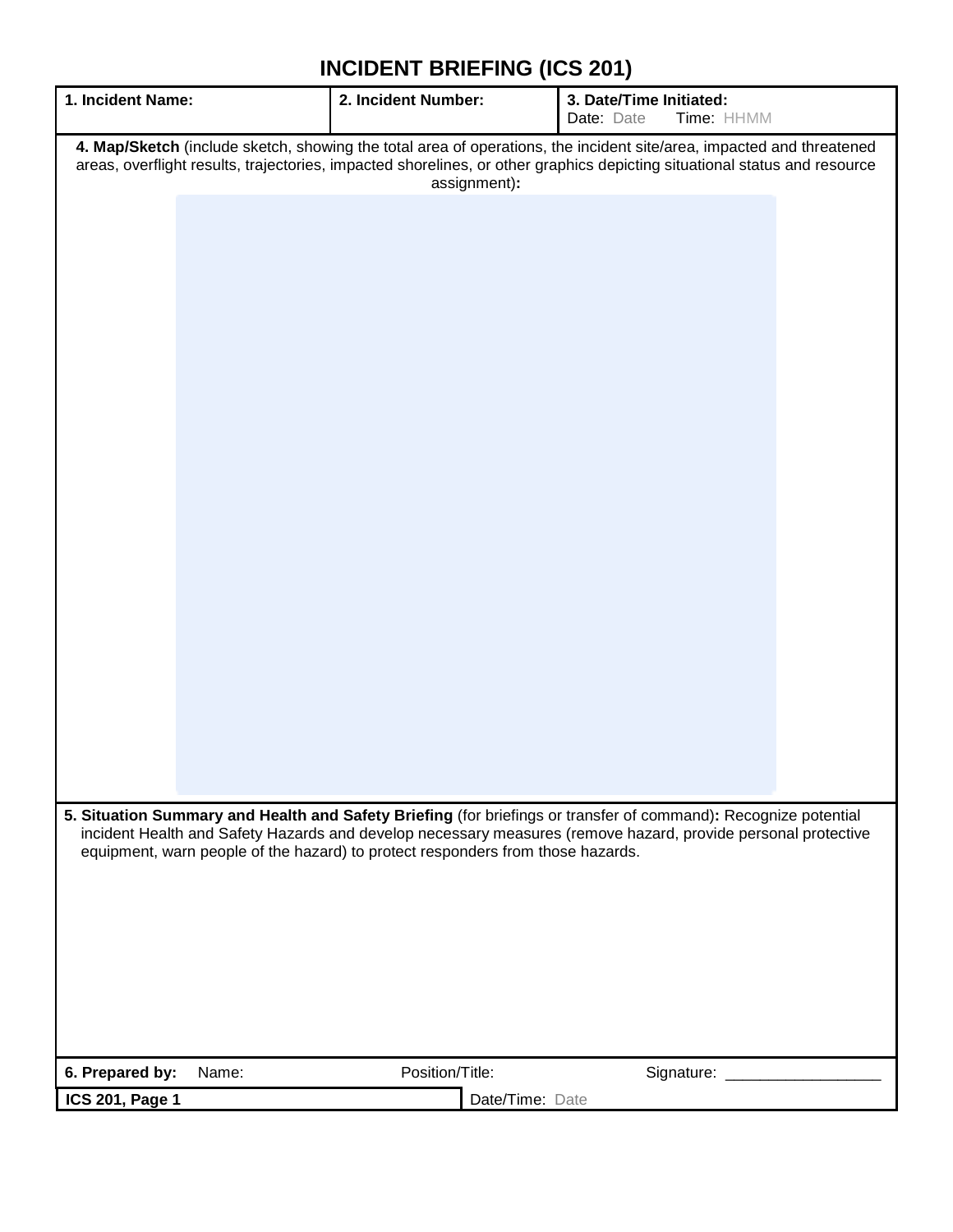| 1. Incident Name:                                        | 2. Incident Number: | 3. Date/Time Initiated:<br>Date: Date Time: HHMM |  |  |  |  |  |
|----------------------------------------------------------|---------------------|--------------------------------------------------|--|--|--|--|--|
| 7. Current and Planned Objectives:                       |                     |                                                  |  |  |  |  |  |
|                                                          |                     |                                                  |  |  |  |  |  |
|                                                          |                     |                                                  |  |  |  |  |  |
|                                                          |                     |                                                  |  |  |  |  |  |
|                                                          |                     |                                                  |  |  |  |  |  |
|                                                          |                     |                                                  |  |  |  |  |  |
|                                                          |                     |                                                  |  |  |  |  |  |
|                                                          |                     |                                                  |  |  |  |  |  |
|                                                          |                     |                                                  |  |  |  |  |  |
|                                                          |                     |                                                  |  |  |  |  |  |
|                                                          |                     |                                                  |  |  |  |  |  |
|                                                          |                     |                                                  |  |  |  |  |  |
|                                                          |                     |                                                  |  |  |  |  |  |
|                                                          |                     |                                                  |  |  |  |  |  |
| 8. Current and Planned Actions, Strategies, and Tactics: |                     |                                                  |  |  |  |  |  |
| Time:<br>Actions:                                        |                     |                                                  |  |  |  |  |  |
| $\ensuremath{\mathsf{HHMM}}$                             |                     |                                                  |  |  |  |  |  |
| $\ensuremath{\mathsf{HHMM}}$                             |                     |                                                  |  |  |  |  |  |
| $\ensuremath{\mathsf{HHMM}}$                             |                     |                                                  |  |  |  |  |  |
| $\ensuremath{\mathsf{HHMM}}$                             |                     |                                                  |  |  |  |  |  |
| $\ensuremath{\mathsf{HHMM}}$                             |                     |                                                  |  |  |  |  |  |
| $\ensuremath{\mathsf{HHMM}}$                             |                     |                                                  |  |  |  |  |  |
| $\ensuremath{\mathsf{HHMM}}$                             |                     |                                                  |  |  |  |  |  |
| $\ensuremath{\mathsf{HHMM}}$                             |                     |                                                  |  |  |  |  |  |
| $\ensuremath{\mathsf{HHMM}}$                             |                     |                                                  |  |  |  |  |  |
| HHMM                                                     |                     |                                                  |  |  |  |  |  |
| <b>HHMM</b>                                              |                     |                                                  |  |  |  |  |  |
| <b>HHMM</b>                                              |                     |                                                  |  |  |  |  |  |
| $\ensuremath{\mathsf{HHMM}}$                             |                     |                                                  |  |  |  |  |  |
| <b>HHMM</b>                                              |                     |                                                  |  |  |  |  |  |
| $\ensuremath{\mathsf{HHMM}}$                             |                     |                                                  |  |  |  |  |  |
| $\ensuremath{\mathsf{HHMM}}$                             |                     |                                                  |  |  |  |  |  |
| HHMM                                                     |                     |                                                  |  |  |  |  |  |
| $\ensuremath{\mathsf{HHMM}}$                             |                     |                                                  |  |  |  |  |  |
| $\ensuremath{\mathsf{HHMM}}$                             |                     |                                                  |  |  |  |  |  |
| HHMM                                                     |                     |                                                  |  |  |  |  |  |
| $\ensuremath{\mathsf{HHMM}}$                             |                     |                                                  |  |  |  |  |  |
| $\ensuremath{\mathsf{HHMM}}$                             |                     |                                                  |  |  |  |  |  |
| 6. Prepared by:<br>Name:                                 | Position/Title:     | Signature: ___                                   |  |  |  |  |  |
| <b>ICS 201, Page 2</b>                                   | Date/Time: Date     |                                                  |  |  |  |  |  |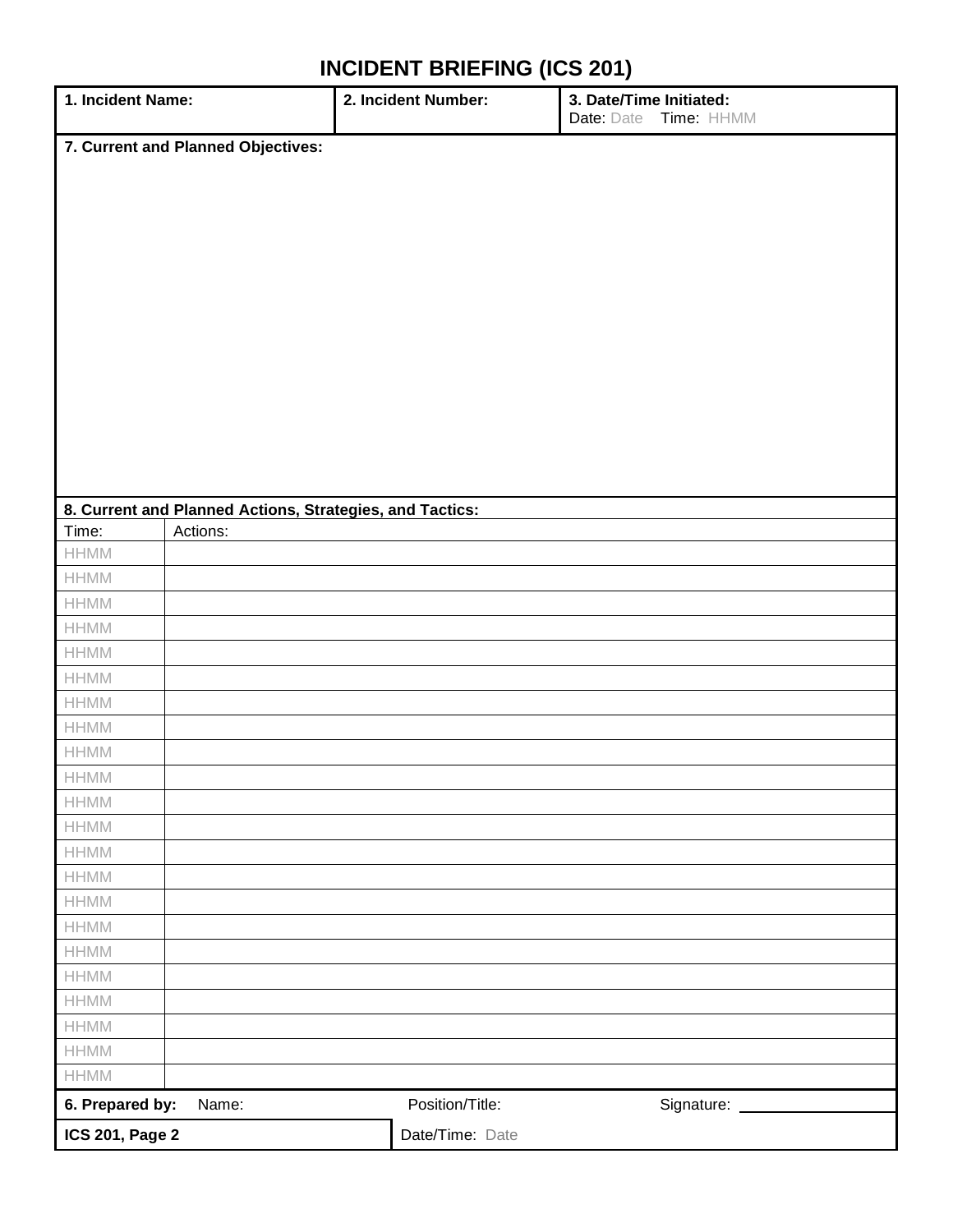# **1. Incident Name: 2. Incident Number: 3. Date/Time Initiated:** Date: Date Time: HHMM **9. Current Organization** (fill in additional organization as appropriate)**: Incident Commander Liaison Officer Safety Officer Public Information Officer Operations Section Chief Planning Section Chief Logistics Section Chief Finance/Admin Section Chief 6. Prepared by:** Name: Position/Title: Signature: Signature: **ICS 201, Page 3** Date/Time: Date